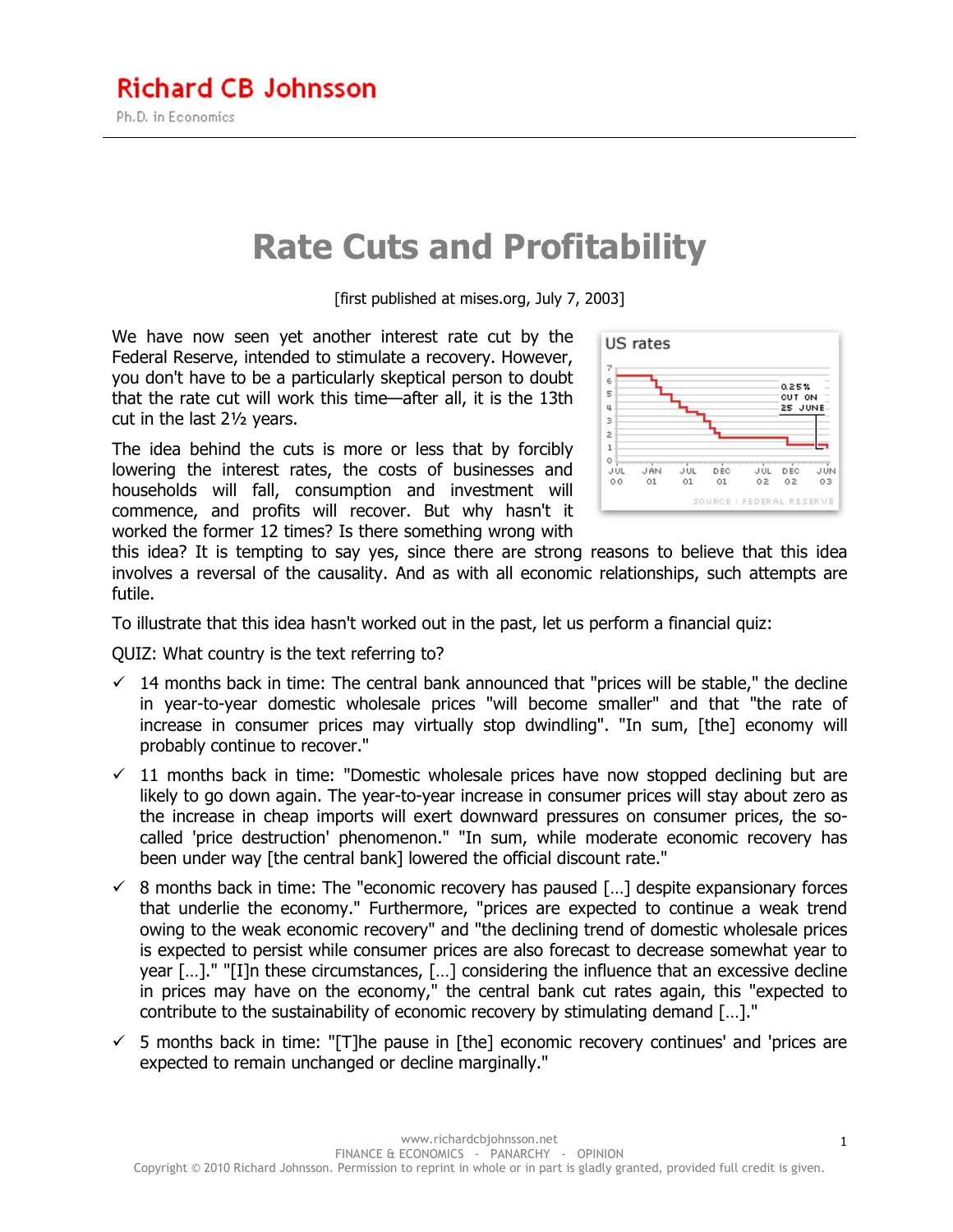## **Richard CB Johnsson**

Ph.D. in Economics

 $\checkmark$  Present time: "I am often asked, both in and outside [the country], whether continued recovery is assured, and how much possibility there is of the recovery running out of steam, especially since the […] economy stalled [last year] after barely starting a long-awaited recovery. In fact, recovery this time has, up until now, been dependent mainly on public investment and interest rate-sensitive housing investment; namely, it has been supported by the effects of monetary and fiscal policies. Thus, the important question now is whether the current momentum of recovery will gather further strength and stimulate private demand such as business fixed investment and personal consumption. In light of the following factors, we at the Bank believe that compared to [last year], there is a far smaller risk that the recovery will be disrupted."

Can you name the country? Does the scenario sound familiar? Where are these words found? Is it from the latest the Federal Reserve speech about the U.S. economy? The ECB about the European? The Bundesbank about the German economy or the Riksbank about the Swedish?

No, the "present time" of the quiz happens to be April 1996, when the Governor of Bank of Japan (BoJ) in a speech addressed the recent economic development in Japan of that time, and the earlier quotes are from the BoJ Quarterly Economic Outlook for 1995.

BoJ had just lowered the interest rate to a record low level and in the speech he was assuring the public that everything was going according to the plans, despite the fact that he openly admits that the rate cuts hadn't been effective. After all, had the rate cuts been effective, the speech wouldn't have been about the risk of "running out of steam" or the small "risk that the recovery will be disrupted," would it?

The main tool BoJ used to try to force the economy to recover was cutting interest rates. Now, cutting interest rates clearly hasn't worked out in the past in Japan. After all, the BoJ rates are at 0.1%, i.e. almost zero, without profits recovering. And now the Federal Reserve rate is at 1.0% and the ECB rate is at 2%. These are almost desperate attempts to make things work out according to the central bank planning.

But what exactly is wrong with the idea behind the rate cuts? In what way could it be said to involve a reversal of causality?

In his 1912 The Theory of Money and Credit, Austrian economist Ludwig von Mises (1881–1973) elaborated on an idea about interest rates that was originally developed by Swedish economist Knut Wicksell (1851–1926). According to this idea, by setting the rate of interest at a level diverging from the 'natural rate of interest', this could in the end have real effects[i]. For example, according to Wicksell, by setting the rate of interest below the natural rate, this could cause prices to rise in a non-neutral way, thereby providing a short-run interpretation to the quantity theory of money. With his book, Mises laid the foundation to what later has been referred to as the Austrian Business Cycle Theory.

The most common "Austrian" explanation to what the natural rate actually should be is that it is connected to time preference. It is the rate that would be established in a free market where individuals make judgments over how much to consume today as opposed to investing today in order to be able to consume tomorrow.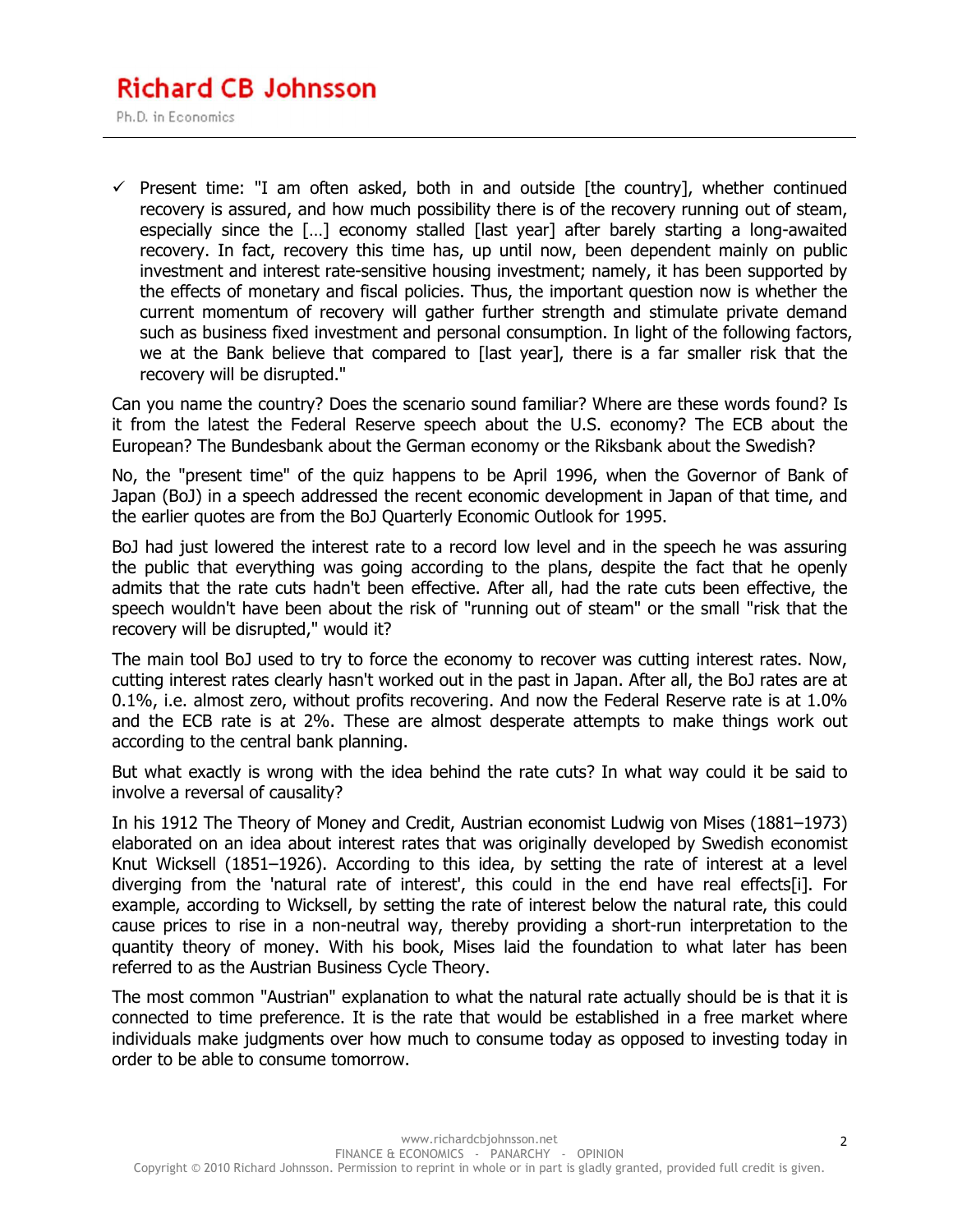By forcibly keeping the interest rates below the natural rate, investment activities commence that would otherwise not have been started, i.e. malinvestment occurs, at the expense of current consumption. As champions of the free economy, "Austrians" consistently oppose all kinds of government intervention, including government money creation and interest rate manipulations.[ii]

Let's see how Mises's ideas could provide support for the claim that cutting interest rates to force profits to recover involves a reversal of the causality. To do this we might have a look into the ideas that were around when Mises first formed his ideas. For example, Adam Smith (1723– 1790) noted that "[t]he interest [rate] of money is always a derivative revenue […] paid from the profit that is made by the use of money […]." He thus claimed that the rate of interest was determined by the rate of profit. With this in mind he even tried to track the rate of profit back in time by studying the official rates, for he was certain that "[n]o law can reduce the common rate of interest below the lowest ordinary market rate." In the same manner, David Ricardo (1772–1823) was considering what was "the cause of the permanent variations in the rate of profit, and the consequent permanent alterations in the rate of interest," clearly indication his view on the causal relation.[iii]

However, Smith was only partly right in asserting that no law per se could keep the rate of interest below the rate of profit. In the shorter term, this is indeed possible, as later Wicksell showed and as we just have discussed. Wicksell later asked himself if it would 'at all be possible for the banks to keep the rate of interest either higher or lower than its normal level, prescribed by the simultaneous state of the average profit on capital?'[iv] While he provided a negative answer to this question, the interesting thing in this context is that here we suddenly see that he referred to the natural rate as equal to the average rate of profit[v]. After all, it seems as though Wicksell actually shared the same idea as Smith and Ricardo.

But is this really any different from Mises's view? All of the economists mentioned here could be said to agree that the interest rate is determined by the natural rate of interest. But while the pre-Mises economists argued that the natural rate was equal to the rate of profit, Mises himself claimed that it was determined by the rate of the time preference. Who was right? Or were all of them wrong? Well, for instance, the average rate of profit is more or less observable, while the rate of the time preferences isn't. But that is hardly a sufficient theoretical argument in favor of the former. However, there might be a straightforward solution available.

That solution would be to say that the rate of profit is the natural determinant of the rate of interest, while the time preference is a major determinant of the rate of profit. In this way, the time preference is a major determinant of the rate of interest, however only in an indirect way, via the rate of profit.[vi] And consequently, we could say that all the great economists mentioned here are in agreement over the causal relationship between time preference, profit and interest.

Fed and other central banks are not succeeding in their attempts to force the respective economies to recover simply because they are acting on ideas that have reversed the causal relation between the rate of interest and the rate of profit. The rate of profit is the natural determinant of the rate of interest, not the other way around. On this there seems to be full agreement among economists like Adam Smith, David Ricardo, Knut Wicksell and Ludwig von Mises—a pretty impressive line-up with some pretty impressive arguments.